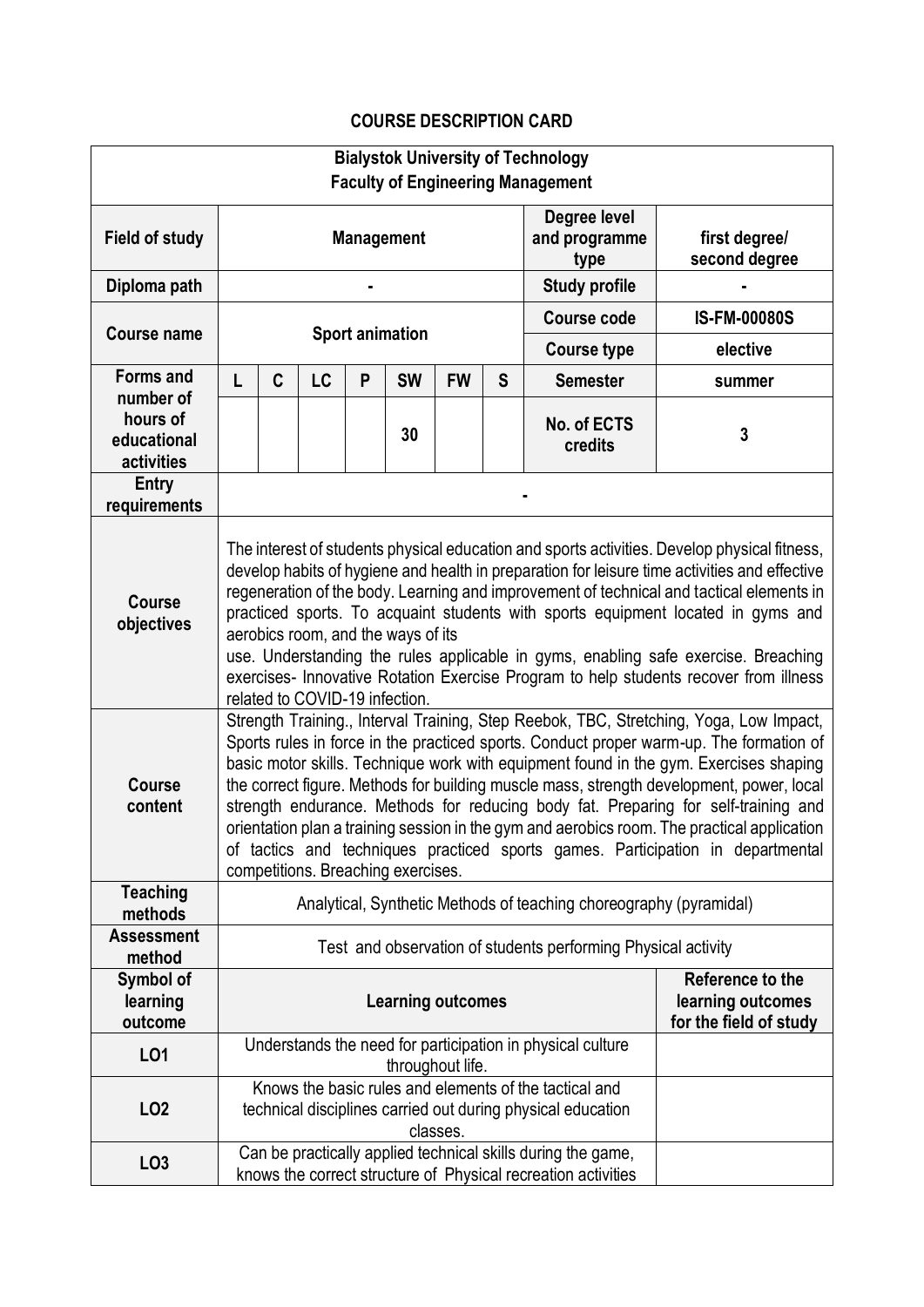|                                  | and knows how to work in a team, participates in<br>departmental competitions.                                                                                                                                                                                                                                                                                                                                                                                                                                                                                                                               |                                                                                                        |              |  |  |
|----------------------------------|--------------------------------------------------------------------------------------------------------------------------------------------------------------------------------------------------------------------------------------------------------------------------------------------------------------------------------------------------------------------------------------------------------------------------------------------------------------------------------------------------------------------------------------------------------------------------------------------------------------|--------------------------------------------------------------------------------------------------------|--------------|--|--|
| LO4                              | knows strength and endurance exercises and characteristics<br>of the muscular system and able to create a simplified training<br>plan.                                                                                                                                                                                                                                                                                                                                                                                                                                                                       |                                                                                                        |              |  |  |
| Symbol of<br>learning<br>outcome | Methods of assessing the learning outcome                                                                                                                                                                                                                                                                                                                                                                                                                                                                                                                                                                    | <b>Type of teaching</b><br>activities (if more<br>than one) during<br>which the outcome is<br>assessed |              |  |  |
| LO1                              | Test or written paper on physical culture, sport and recreation<br>for people with a total exemption of medical physical<br><b>SW</b><br>education. Written work of education about sport for students<br>unable to participate in class.                                                                                                                                                                                                                                                                                                                                                                    |                                                                                                        |              |  |  |
| LO <sub>2</sub>                  | Test (observation of students performing Physical activity).<br><b>SW</b>                                                                                                                                                                                                                                                                                                                                                                                                                                                                                                                                    |                                                                                                        |              |  |  |
| LO <sub>3</sub>                  | Test (observation of students performing Physical activity)                                                                                                                                                                                                                                                                                                                                                                                                                                                                                                                                                  | SW                                                                                                     |              |  |  |
| LO4                              | Test (observation of students performing Physical activity)                                                                                                                                                                                                                                                                                                                                                                                                                                                                                                                                                  | <b>SW</b>                                                                                              |              |  |  |
|                                  | Student workload (in hours)                                                                                                                                                                                                                                                                                                                                                                                                                                                                                                                                                                                  | No. of hours                                                                                           |              |  |  |
|                                  | Interval Training, Step Reebok Interval (Correct structure of<br>activities: warm-up, main part and cool down)                                                                                                                                                                                                                                                                                                                                                                                                                                                                                               | 15                                                                                                     |              |  |  |
|                                  | Strength Training, TBC (. Methods for building muscle mass,<br>strength development, power, local strength endurance)                                                                                                                                                                                                                                                                                                                                                                                                                                                                                        | 10                                                                                                     |              |  |  |
|                                  | Low Impact (. Methods for reducing body fat)                                                                                                                                                                                                                                                                                                                                                                                                                                                                                                                                                                 | 10                                                                                                     |              |  |  |
|                                  | Yoga (Stretching rules)                                                                                                                                                                                                                                                                                                                                                                                                                                                                                                                                                                                      | 10                                                                                                     |              |  |  |
| <b>Calculation</b>               | , Rotational training, Breaching exercises-Cardiovascular Part                                                                                                                                                                                                                                                                                                                                                                                                                                                                                                                                               | 10                                                                                                     |              |  |  |
|                                  | Breaching exercises- Innovative Rotation Exercise Program-<br><b>Mobility Part</b>                                                                                                                                                                                                                                                                                                                                                                                                                                                                                                                           | 10                                                                                                     |              |  |  |
|                                  | Breaching exercises- Innovative Rotation Exercise Program-<br><b>Stretching Part</b>                                                                                                                                                                                                                                                                                                                                                                                                                                                                                                                         | 5                                                                                                      |              |  |  |
|                                  | Breaching exercises- Innovative Rotation Exercise Program-<br><b>Relaxation Part</b>                                                                                                                                                                                                                                                                                                                                                                                                                                                                                                                         | 5                                                                                                      |              |  |  |
|                                  | <b>TOTAL:</b>                                                                                                                                                                                                                                                                                                                                                                                                                                                                                                                                                                                                | 75                                                                                                     |              |  |  |
|                                  | <b>HOURS</b>                                                                                                                                                                                                                                                                                                                                                                                                                                                                                                                                                                                                 | No. of<br><b>ECTS</b><br>credits                                                                       |              |  |  |
|                                  | Student workload – activities that require direct teacher participation                                                                                                                                                                                                                                                                                                                                                                                                                                                                                                                                      | 30                                                                                                     | 1,2          |  |  |
|                                  | Student workload - practical activities Student workload - practical<br>activities:                                                                                                                                                                                                                                                                                                                                                                                                                                                                                                                          | 75                                                                                                     | $\mathbf{3}$ |  |  |
| <b>Basic</b><br>references       | 1. Zuzda JG, Kacpura J, Dziura J [i in.], 2021, Gdańsk, Innowacyjna metoda<br>treningu step aerobics z elementami treningu core. An innovative method of step<br>aerobics training with elements of core training, Akademia Wychowania<br>Fizycznego i Sportu im. Jędrzeja Śniadeckiego w Gdańsku, 180 s.,<br>2. Zuzda G.J.at all: Awareness Of ACSM Physical Activity Recommendations for<br>Health Promotion Among Portuguese and Polish College Students. Medicine &<br>Science in Sport & Exercise. Supplement to the Official Journal of the ACSM.<br>Lippincott Williams & Wilkins, 2013, Vol. 45 (5). |                                                                                                        |              |  |  |